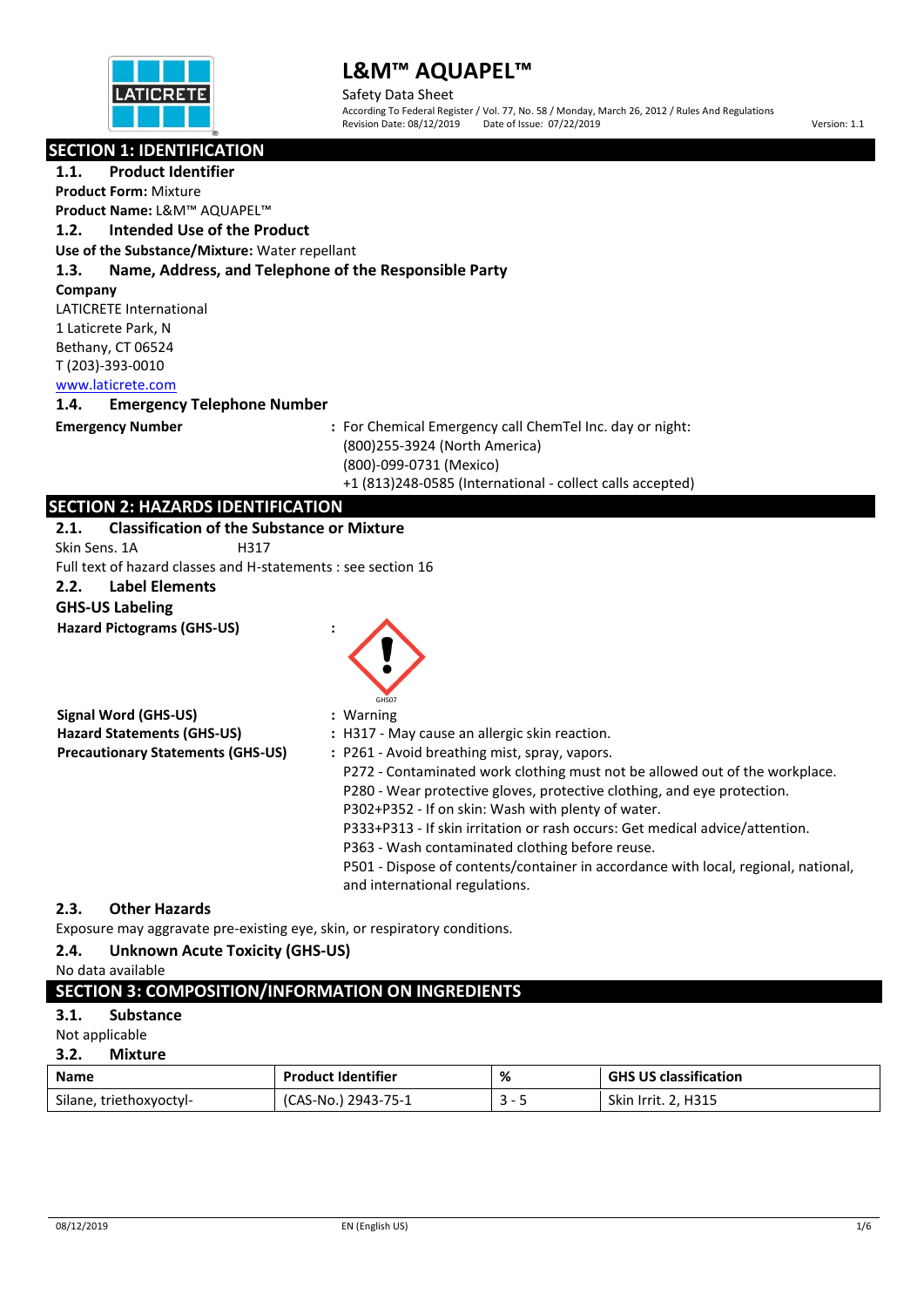#### Safety Data Sheet

According to Federal Register / Vol. 77, No. 58 / Monday, March 26, 2012 / Rules and Regulations

| 3(2H)-Isothiazolone, 2-methyl- | (CAS-No.) 2682-20-4 | $0.038 - 0.042$ | Acute Tox. 3 (Oral), H301                  |
|--------------------------------|---------------------|-----------------|--------------------------------------------|
|                                |                     |                 | Acute Tox. 3 (Dermal), H311                |
|                                |                     |                 | Acute Tox. 2 (Inhalation:dust, mist), H330 |
|                                |                     |                 | Skin Corr. 1B, H314                        |
|                                |                     |                 | Eye Dam. 1, H318                           |
|                                |                     |                 | Skin Sens. 1A, H317                        |
|                                |                     |                 | STOT SE 3, H335                            |
|                                |                     |                 | Aquatic Acute 1, H400                      |
|                                |                     |                 | Aquatic Chronic 1, H410                    |

Full text of H-phrases: see section 16

### **SECTION 4: FIRST AID MEASURES**

#### **4.1. Description of First-aid Measures**

**First-aid Measures General:** Never give anything by mouth to an unconscious person. If you feel unwell, seek medical advice (show the label where possible).

**First-aid Measures After Inhalation:** When symptoms occur: go into open air and ventilate suspected area. Obtain medical attention if breathing difficulty persists.

**First-aid Measures After Skin Contact:** Remove contaminated clothing. Drench affected area with water for at least 15 minutes. Obtain medical attention if irritation/rash develops or persists.

**First-aid Measures After Eye Contact:** Rinse cautiously with water for at least 15 minutes. Remove contact lenses, if present and easy to do. Continue rinsing. Obtain medical attention.

**First-aid Measures After Ingestion:** Rinse mouth. Do NOT induce vomiting. Obtain medical attention.

#### **4.2. Most Important Symptoms and Effects Both Acute and Delayed**

**Symptoms/Injuries:** Skin sensitization.

**Symptoms/Injuries After Inhalation:** Prolonged exposure may cause irritation.

**Symptoms/Injuries After Skin Contact:** May cause an allergic skin reaction.

**Symptoms/Injuries After Eye Contact:** May cause slight irritation to eyes.

**Symptoms/Injuries After Ingestion:** Ingestion may cause adverse effects.

**Chronic Symptoms:** None known.

#### **4.3. Indication of Any Immediate Medical Attention and Special Treatment Needed**

If exposed or concerned, get medical advice and attention. If medical advice is needed, have product container or label at hand.

### **SECTION 5: FIRE-FIGHTING MEASURES**

#### **5.1. Extinguishing Media**

**Suitable Extinguishing Media:** Water spray, fog, carbon dioxide (CO2), alcohol-resistant foam, or dry chemical. **Unsuitable Extinguishing Media:** Do not use a heavy water stream. Use of heavy stream of water may spread fire.

#### **5.2. Special Hazards Arising From the Substance or Mixture**

**Fire Hazard:** Not considered flammable but may burn at high temperatures.

**Explosion Hazard:** Product is not explosive.

**Reactivity:** Hazardous reactions will not occur under normal conditions.

#### **5.3. Advice for Firefighters**

**Precautionary Measures Fire:** Exercise caution when fighting any chemical fire.

**Firefighting Instructions:** Use water spray or fog for cooling exposed containers.

**Protection During Firefighting:** Do not enter fire area without proper protective equipment, including respiratory protection. **Hazardous Combustion Products:** Nitrogen oxides. Sulphur oxides. Formaldehyde. Silica compounds.

### **SECTION 6: ACCIDENTAL RELEASE MEASURES**

#### **6.1. Personal Precautions, Protective Equipment and Emergency Procedures**

**General Measures:** Avoid breathing (vapor, mist, spray). Do not get in eyes, on skin, or on clothing.

#### **6.1.1. For Non-Emergency Personnel**

**Protective Equipment:** Use appropriate personal protective equipment (PPE).

**Emergency Procedures:** Evacuate unnecessary personnel.

#### **6.1.2. For Emergency Personnel**

**Protective Equipment:** Equip cleanup crew with proper protection.

**Emergency Procedures:** Upon arrival at the scene, a first responder is expected to recognize the presence of dangerous goods, protect oneself and the public, secure the area, and call for the assistance of trained personnel as soon as conditions permit. Ventilate area.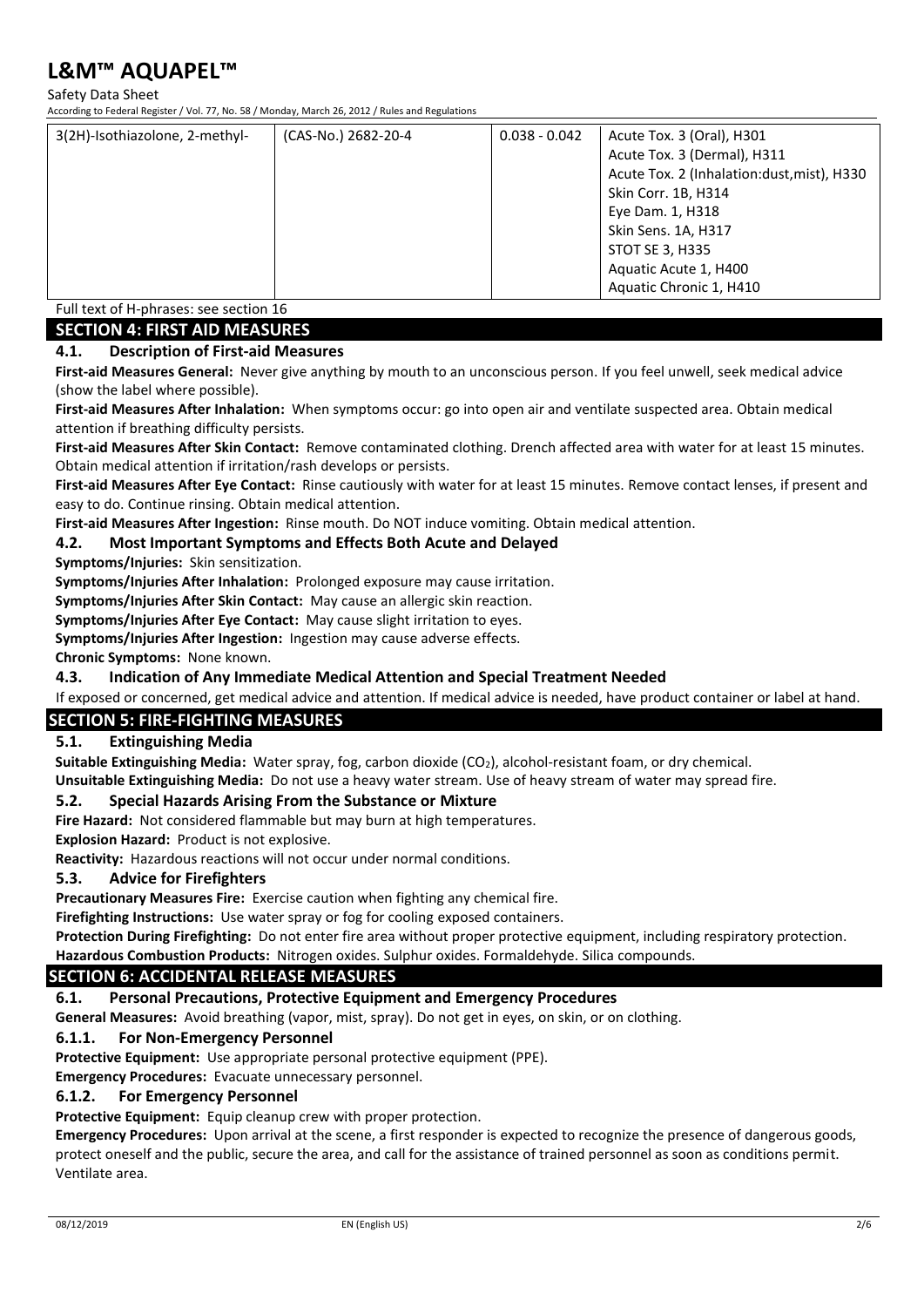Safety Data Sheet According to Federal Register / Vol. 77, No. 58 / Monday, March 26, 2012 / Rules and Regulations

#### **6.2. Environmental Precautions**

Prevent entry to sewers and public waters.

#### **6.3. Methods and Materials for Containment and Cleaning Up**

**For Containment:** Contain any spills with dikes or absorbents to prevent migration and entry into sewers or streams. **Methods for Cleaning Up:** Clean up spills immediately and dispose of waste safely. Transfer spilled material to a suitable container for disposal. Contact competent authorities after a spill.

#### **6.4. Reference to Other Sections**

See Section 8 for exposure controls and personal protection and Section 13 for disposal considerations.

## **SECTION 7: HANDLING AND STORAGE**

### **7.1. Precautions for Safe Handling**

**Precautions for Safe Handling:** Wash hands and other exposed areas with mild soap and water before eating, drinking or smoking and when leaving work. Avoid prolonged contact with eyes, skin and clothing. Avoid breathing vapors, mist, spray. **Hygiene Measures:** Handle in accordance with good industrial hygiene and safety procedures.

### **7.2. Conditions for Safe Storage, Including Any Incompatibilities**

**Technical Measures:** Comply with applicable regulations.

**Storage Conditions:** Keep container closed when not in use. Store in a dry, cool place. Keep/Store away from direct sunlight, extremely high or low temperatures and incompatible materials.

**Incompatible Materials:** Strong acids, strong bases, strong oxidizers.

**7.3. Specific End Use(s)**

Water repellant

## **SECTION 8: EXPOSURE CONTROLS/PERSONAL PROTECTION**

#### **8.1. Control Parameters**

For substances listed in section 3 that are not listed here, there are no established exposure limits from the manufacturer, supplier, importer, or the appropriate advisory agency including: ACGIH (TLV), AIHA (WEEL), NIOSH (REL), or OSHA (PEL).

#### **8.2. Exposure Controls**

| <b>Appropriate Engineering Controls</b> |  |  |
|-----------------------------------------|--|--|
|-----------------------------------------|--|--|

**Personal Protective Equipment :** Gloves. Protective clothing. Protective goggles.

- **:** Suitable eye/body wash equipment should be available in the vicinity of any potential exposure. Ensure adequate ventilation, especially in confined areas. Ensure all national/local regulations are observed.
- 

| : Chemically resistant materials and fabrics.                                                                                                                                                                                                                         |
|-----------------------------------------------------------------------------------------------------------------------------------------------------------------------------------------------------------------------------------------------------------------------|
| : Wear protective gloves.                                                                                                                                                                                                                                             |
| : Chemical safety goggles.                                                                                                                                                                                                                                            |
| : Wear suitable protective clothing.                                                                                                                                                                                                                                  |
| : If exposure limits are exceeded or irritation is experienced, approved respiratory<br>protection should be worn. In case of inadequate ventilation, oxygen deficient<br>atmosphere, or where exposure levels are not known wear approved respiratory<br>protection. |
|                                                                                                                                                                                                                                                                       |

#### **Other Information :** When using, do not eat, drink or smoke.

## **SECTION 9: PHYSICAL AND CHEMICAL PROPERTIES**

| <b>Information on Basic Physical and Chemical Properties</b><br>9.1. |                     |  |  |
|----------------------------------------------------------------------|---------------------|--|--|
| <b>Physical State</b>                                                | : Liquid            |  |  |
| Appearance                                                           | : White             |  |  |
| Odor                                                                 | : Odorless          |  |  |
| <b>Odor Threshold</b>                                                | : No data available |  |  |
| рH                                                                   | : 8.5               |  |  |
| <b>Evaporation Rate</b>                                              | : No data available |  |  |
| <b>Melting Point</b>                                                 | : No data available |  |  |
| <b>Freezing Point</b>                                                | : No data available |  |  |
| <b>Boiling Point</b>                                                 | : $100 °C (212 °F)$ |  |  |
| <b>Flash Point</b>                                                   | : $100 °C (212 °F)$ |  |  |
|                                                                      |                     |  |  |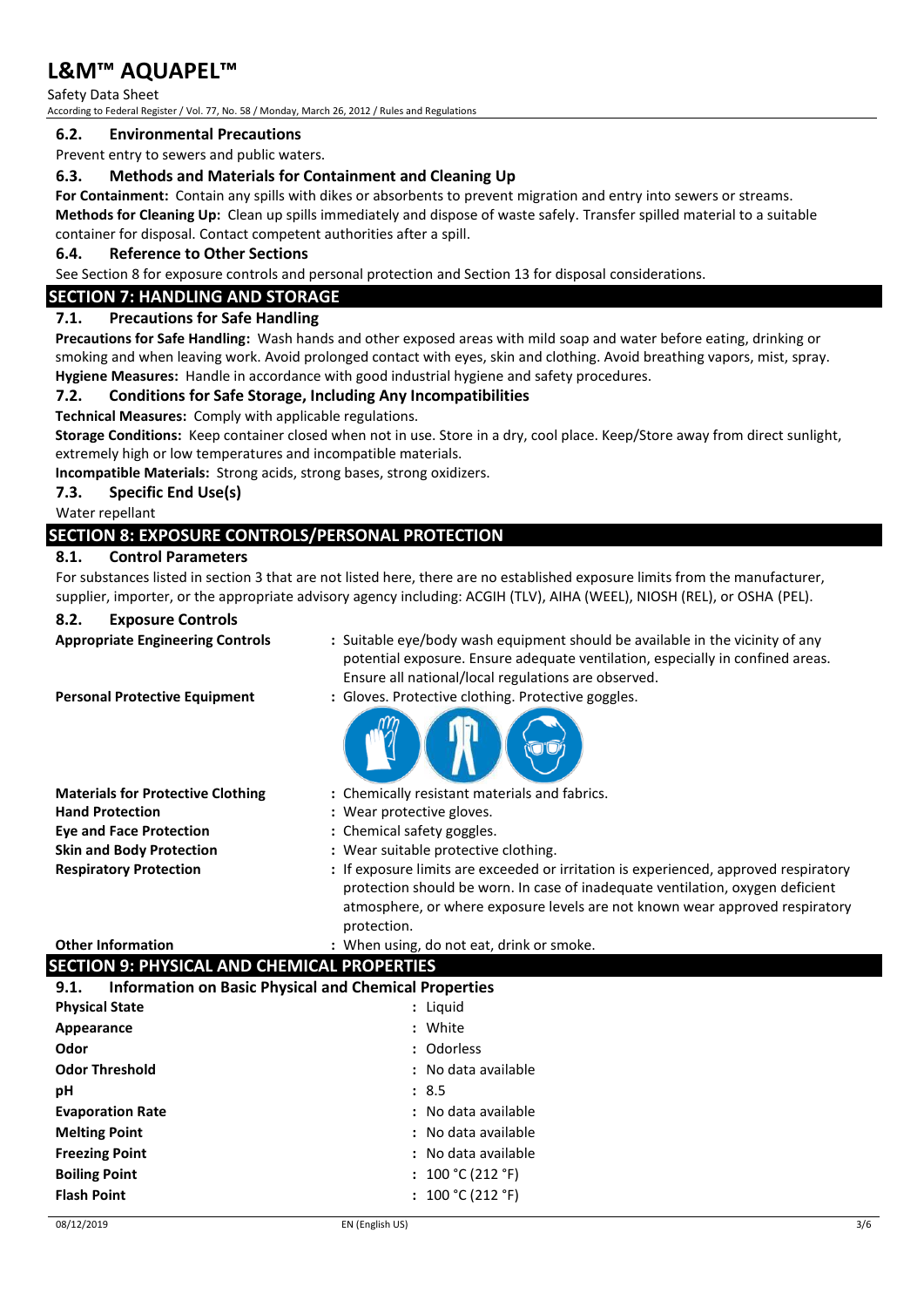Safety Data Sheet

According to Federal Register / Vol. 77, No. 58 / Monday, March 26, 2012 / Rules and Regulations

| <b>Auto-ignition Temperature</b>                                                                              | : No data available |  |
|---------------------------------------------------------------------------------------------------------------|---------------------|--|
| <b>Decomposition Temperature</b>                                                                              | : No data available |  |
| Flammability (solid, gas)                                                                                     | : Not applicable    |  |
| <b>Vapor Pressure</b>                                                                                         | : No data available |  |
| <b>Relative Vapor Density at 20°C</b>                                                                         | : No data available |  |
| <b>Relative Density</b>                                                                                       | : 1 (water = 1)     |  |
| Solubility                                                                                                    | : Soluble.          |  |
| <b>Partition Coefficient: N-Octanol/Water</b>                                                                 | : No data available |  |
| <b>Viscosity</b>                                                                                              | : No data available |  |
| <b>Other Information</b> No additional information available<br>9.2.                                          |                     |  |
| <b>SECTION 10: STABILITY AND REACTIVITY</b>                                                                   |                     |  |
| <b>Reactivity:</b> Hazardous reactions will not occur under normal conditions.<br>10.1.                       |                     |  |
| <b>Chemical Stability:</b> Stable under recommended handling and storage conditions (see section 7).<br>10.2. |                     |  |
| $\sim$ $\sim$                                                                                                 |                     |  |

**10.3. Possibility of Hazardous Reactions:** Hazardous polymerization will not occur.

**10.4. Conditions to Avoid:** Direct sunlight, extremely high or low temperatures, and incompatible materials.

**10.5. Incompatible Materials:** Strong acids, strong bases, strong oxidizers.

**10.6. Hazardous Decomposition Products:** Decomposition products from hydrolysis in water: propanol. Ethanol.

### **SECTION 11: TOXICOLOGICAL INFORMATION**

**11.1. Information on Toxicological Effects**

**Acute Toxicity (Oral):** Not classified

**Acute Toxicity (Dermal):** Not classified

**Acute Toxicity (Inhalation):** Not classified

## **3(2H)-Isothiazolone, 2-methyl- (2682-20-4)**

| <b>JILIII-ISOLIIIGLOIDIIE, L-IIIELIIVI- LLUOL-LU-47</b> |  |  |
|---------------------------------------------------------|--|--|
| 120 mg/kg                                               |  |  |
| $200 \,\mathrm{mg/kg}$                                  |  |  |
| $0.11 \text{ mg/l/4h}$                                  |  |  |
| Silane, triethoxyoctyl- (2943-75-1)                     |  |  |
| 10060 µl/kg                                             |  |  |
|                                                         |  |  |

**Skin Corrosion/Irritation:** Not classified

**pH:** 8.5

**Serious Eye Damage/Irritation:** Not classified

**pH:** 8.5

**Respiratory or Skin Sensitization:** May cause an allergic skin reaction.

**Germ Cell Mutagenicity:** Not classified

**Carcinogenicity:** Not classified

**Reproductive Toxicity:** Not classified

**Specific Target Organ Toxicity (Single Exposure):** Not classified

**Specific Target Organ Toxicity (Repeated Exposure):** Not classified

**Aspiration Hazard:** Not classified

**Symptoms/Injuries After Inhalation:** Prolonged exposure may cause irritation.

**Symptoms/Injuries After Skin Contact:** May cause an allergic skin reaction.

**Symptoms/Injuries After Eye Contact:** May cause slight irritation to eyes.

**Symptoms/Injuries After Ingestion:** Ingestion may cause adverse effects.

**Chronic Symptoms:** None known.

### **SECTION 12: ECOLOGICAL INFORMATION**

**12.1. Toxicity**

**Ecology - General :** Not classified.

#### **12.2. Persistence and Degradability**

| -----<br><b>I CISISCHCC GIRL DCATUGGETILY</b> |                  |  |
|-----------------------------------------------|------------------|--|
| L&M™ AQUAPEL™                                 |                  |  |
| <b>Persistence and Degradability</b>          | Not established. |  |
| <b>Bioaccumulative Potential</b><br>12.3.     |                  |  |
| L&M™ AQUAPEL™                                 |                  |  |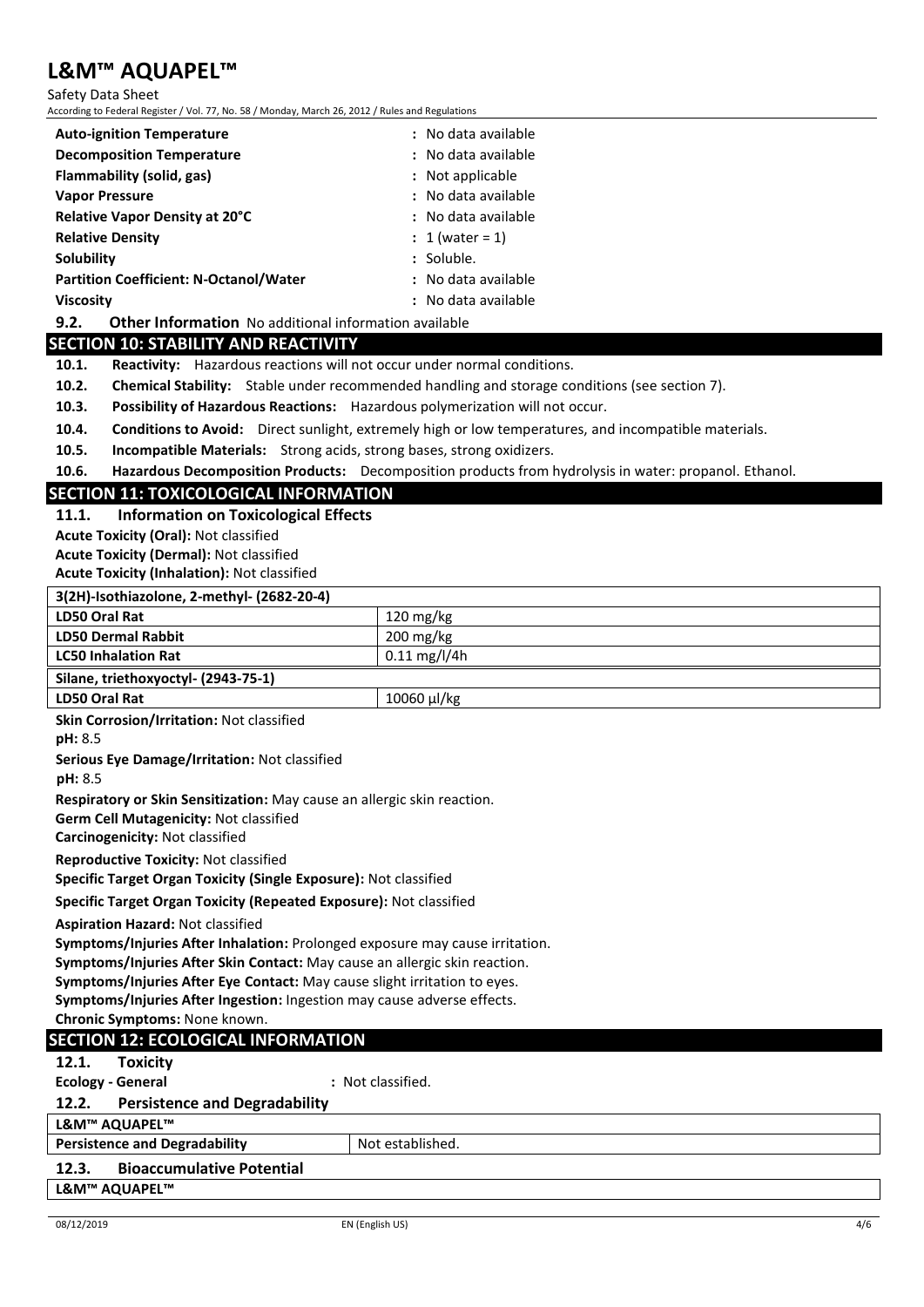Safety Data Sheet

According to Federal Register / Vol. 77, No. 58 / Monday, March 26, 2012 / Rules and Regulations

**Bioaccumulative Potential** Not established.

## **12.4. Mobility in Soil** No additional information available

**12.5. Other Adverse Effects**

## **Other Information by Comment :** Avoid release to the environment.

## **SECTION 13: DISPOSAL CONSIDERATIONS**

#### **13.1. Waste Treatment Methods**

**Waste Disposal Recommendations:** Dispose of contents/container in accordance with local, regional, national, and international regulations.

**Additional Information:** Container may remain hazardous when empty. Continue to observe all precautions.

**Ecology - Waste Materials:** Avoid release to the environment.

#### **SECTION 14: TRANSPORT INFORMATION**

The shipping description(s) stated herein were prepared in accordance with certain assumptions at the time the SDS was authored, and can vary based on a number of variables that may or may not have been known at the time the SDS was issued.

14.1. In Accordance with DOT Not regulated for transport

**14.2. In Accordance with IMDG** Not regulated for transport

**14.3. In Accordance with IATA** Not regulated for transport

## **SECTION 15: REGULATORY INFORMATION**

**15.1. US Federal Regulations**

|  | L&M™ AQUAPEL™ |
|--|---------------|
|--|---------------|

| <b>SARA Section 311/312 Hazard Classes</b>                                | Health hazard - Respiratory or skin sensitization                |  |  |
|---------------------------------------------------------------------------|------------------------------------------------------------------|--|--|
| 3(2H)-Isothiazolone, 2-methyl- (2682-20-4)                                |                                                                  |  |  |
| Listed on the United States TSCA (Toxic Substances Control Act) inventory |                                                                  |  |  |
| <b>EPA TSCA Regulatory Flag</b>                                           | PMN - PMN - indicates a commenced PMN substance.                 |  |  |
|                                                                           | SP - SP - indicates a substance that is identified in a proposed |  |  |
|                                                                           | Significant New Uses Rule.                                       |  |  |
| Silane, triethoxyoctyl- (2943-75-1)                                       |                                                                  |  |  |

Listed on the United States TSCA (Toxic Substances Control Act) inventory

**15.2. US State Regulations** Neither this product nor its chemical components appear on any US state lists, or its chemical components are not required to be disclosed

## **SECTION 16: OTHER INFORMATION, INCLUDING DATE OF PREPARATION OR LAST REVISION**

| Date of Preparation or Latest Revision | 08/12/2019                                                    |
|----------------------------------------|---------------------------------------------------------------|
| <b>Other Information</b>               | : This document has been prepared in accordance with the SDS  |
|                                        | requirements of the OSHA Hazard Communication Standard 29 CFR |
|                                        | 1910.1200                                                     |

#### **GHS Full Text Phrases:**

| Acute Tox. 2 (Inhalation:dust, mist) | Acute toxicity (inhalation:dust, mist) Category 2                |
|--------------------------------------|------------------------------------------------------------------|
| Acute Tox. 3 (Dermal)                | Acute toxicity (dermal) Category 3                               |
| Acute Tox. 3 (Oral)                  | Acute toxicity (oral) Category 3                                 |
| Aquatic Acute 1                      | Hazardous to the aquatic environment - Acute Hazard Category 1   |
| Aquatic Chronic 1                    | Hazardous to the aquatic environment - Chronic Hazard Category 1 |
| Eye Dam. 1                           | Serious eye damage/eye irritation Category 1                     |
| Skin Corr. 1B                        | Skin corrosion/irritation Category 1B                            |
| Skin Irrit. 2                        | Skin corrosion/irritation Category 2                             |
| Skin Sens, 1A                        | Skin sensitization, category 1A                                  |
| STOT SE 3                            | Specific target organ toxicity (single exposure) Category 3      |
| H301                                 | Toxic if swallowed                                               |
| H311                                 | Toxic in contact with skin                                       |
| H314                                 | Causes severe skin burns and eye damage                          |
| H315                                 | Causes skin irritation                                           |
| H317                                 | May cause an allergic skin reaction                              |
| H318                                 | Causes serious eye damage                                        |